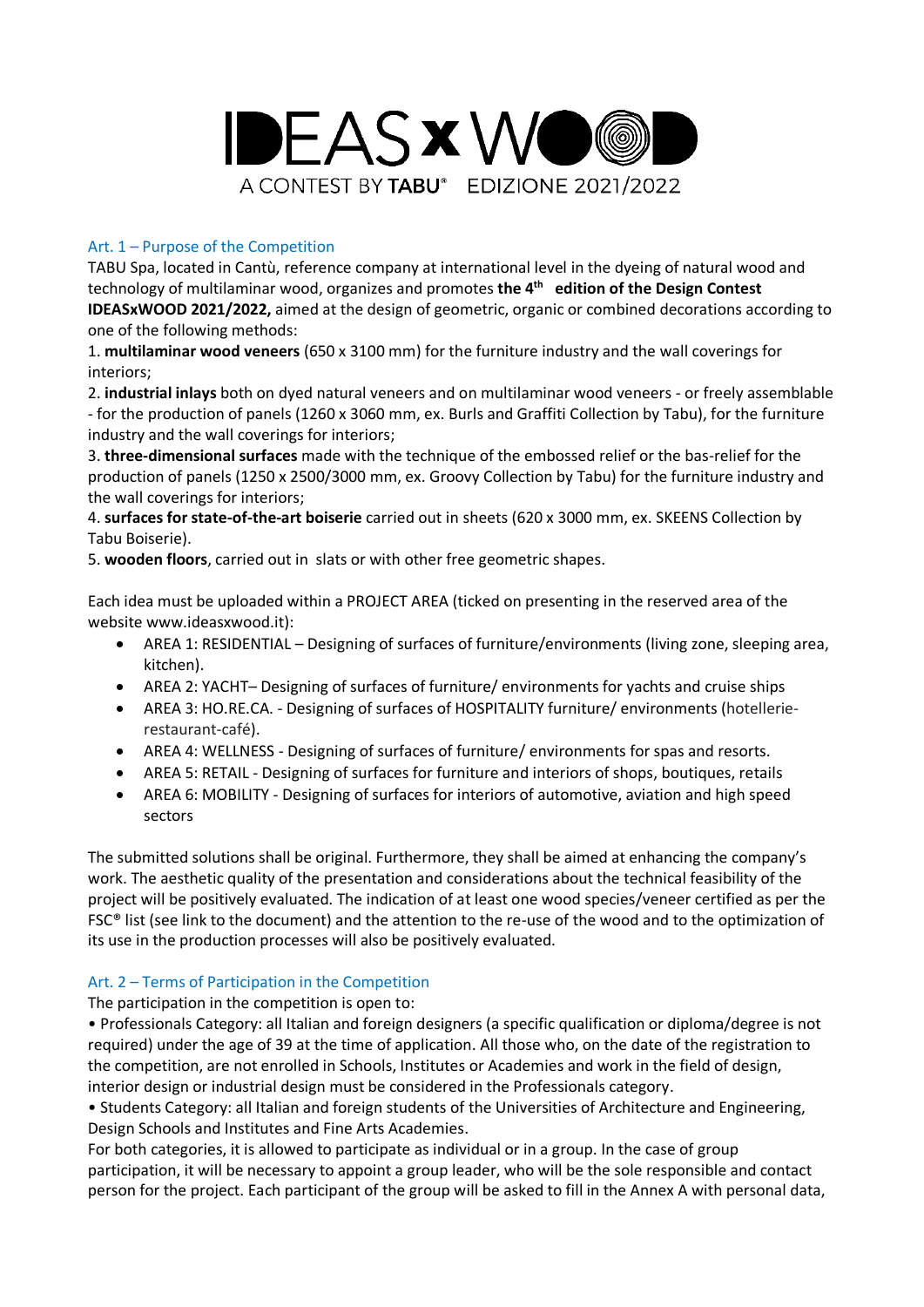signature of explicit acceptance of the Announcement, indication of the members of the group and name of the group leader.

For all members of the group is valid the age limit. If a group includes both students and professionals, the group will fall into the Professionals Category. Each participant, as individual as well as group, is permitted to submit up to a maximum of 2 projects, freely chosen from the 4 points of the Purpose, Art. 1 of the Announcement.

Upon free registration, participants accept unconditionally the terms of this competition contained herein. If the terms are not, in whole or in part, respected, the design and the participants may be disqualified. The members of the Jury, their relatives, the employees of Tabu Spa and their relatives may not take part. Participants should periodically visit the website www.ideasxwood.it and the Facebook page www.facebook.com/ideasxwood to check for any further notifications relevant to the procedure.

## Art. 3 – Application of Participation

The application of participation in the competition, both for individual participants and for each member of a group, must be made as follows:

1 filling in Annex A in all its parts

2 uploading Annex A to the personal page of the Reserved Area. In the case of Groups, the Group Leader enters the names and uploads Annex A of each member to its personal page.

## Art. 4 – Official Languages

The languages admitted for the application of participation and the project descriptions are Italian and English.

## Art. 5 – Required documents

Each participant of the contest, as individual as well as group, can upload up to a maximum of 2 projects to the Reserved Area of the website www.ideasxwood.it (wood surfaces), and 2 projects to the Reserved Area of Carpanelli Award (furniture).

For Groups, the project(s) must be uploaded to the personal page of the Group Leader. No personal data and signatures should appear in clear text on the projects, under penalty of disqualification from the competition. All the technical tables belonging to a project must be anonymous.

Each uploaded project must be in a dedicated .zip folder, named with the *USER CODE* including the GRAPHIC DESIGN: formed by a maximum of 4 horizontal A3 tables (42 x 29,7 cm), as pdf.files, indicatively including:

- Tab. 1: reference scenarios and methods of use, mood board, general concept of the design in its intended use and sources of inspiration, a short report (max 1.000 characters) describing the motivations, the general concept, the characteristics of the project and foreseen materials;

- Tab. 2: technical drawings of the panels in the requested sizes, details, sections, construction drawings quoted in the appropriate scales, significant details relating the chosen materials. For the "RESIDENTIAL" project area, the decoration must be designed in micro-medium scale on a piece of furniture and if it is considered opportune, in adapted medium-macro scale on wall ;

- Tab. 3 and 4: design of the object, rendering, preview image of the project summarizing its main features (may correspond to the rendering or to another significant image): for the "RESIDENTIAL" project area, the decoration must be rendered in micro-medium scale on a piece of furniture and if it is considered opportune, in adapted medium-macro scale on wall.

The tables must be combined into a single .pdf file named "tables\_title of the project" (maximum file size 10 Mb).

## Art. 6 – Open Day

To let experience its working activities, Tabu will organize one or more Open Days or Webinars - on dates to be defined, which will be communicated by email to the already registered participants and announced on the website www.ideasxwood.it - open to all the participants who want to have a training session on the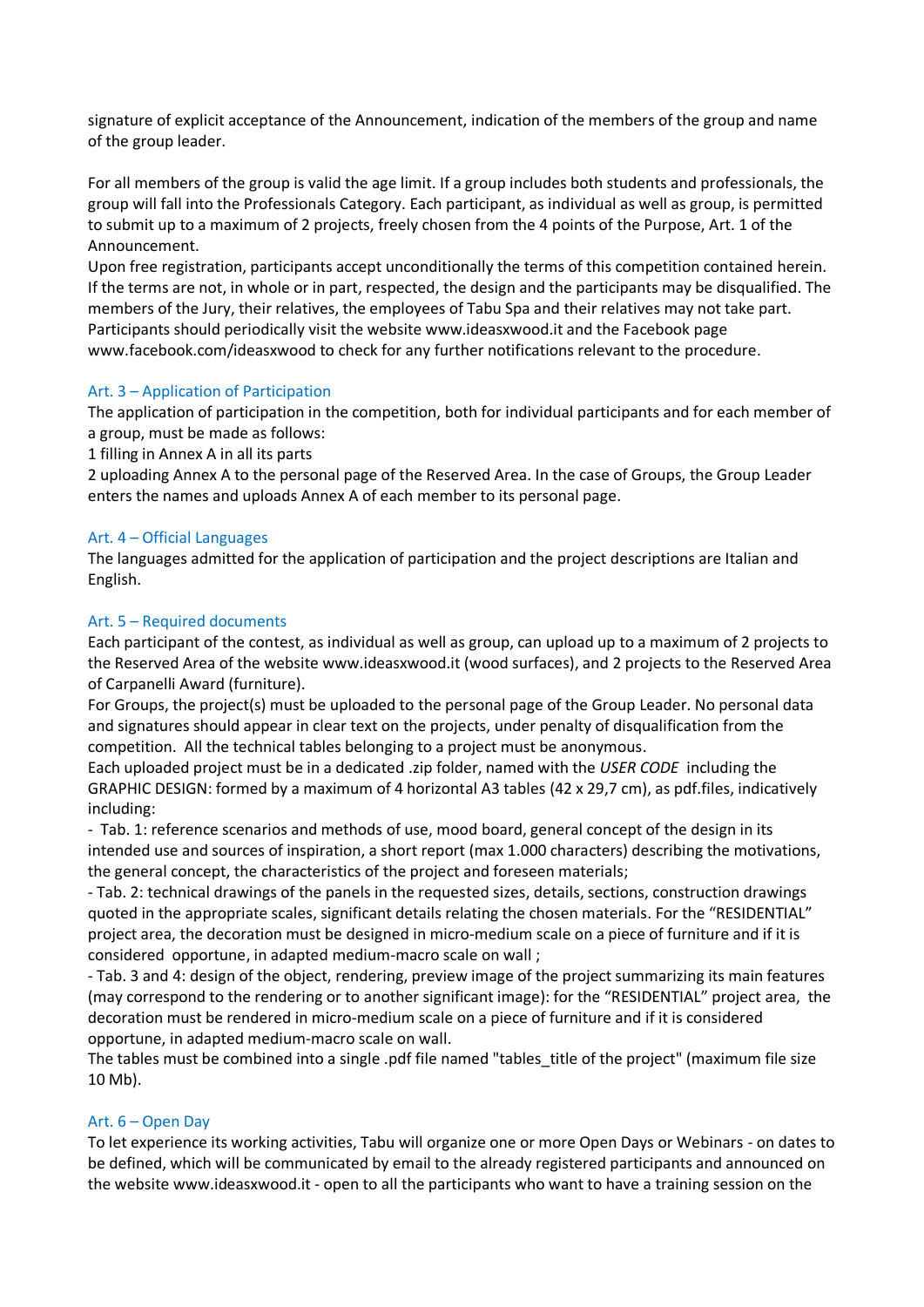company, its production and strategies. On these occasions, it will be possible to ask for more information aimed at the development of the projects.

## Art. 7 – Delivery Deadline and Award Ceremony

Projects must be uploaded to the appropriate section of the website www.ideasxwood.it strictly no later than June 30<sup>th</sup>, 2022 h 12 p.m. (Midday, Italian time).

During the first week of September 2022, the Award Ceremony will be held in a prestigious location in Milan.

## Art. 8 – Jury

The Jury is chaired by Architect Franco Raggi and composed of architects, journalists and members of the Associations of the wood-furniture sector. The names of the jury members will be published on the Contest website. The Jury will carefully evaluate only the entries complying with the terms of this competition Announcement as indicated in Article 1. The judgements of the Jury will be unquestionable and unappealable.

## Art. 9 – Information and Publication of the Results

The finalists of the competition will be officially published on the website www.ideasxwood.it immediately after the Jury's deliberation. Tabu Spa has the right to present the initiative to the press and to communicate the results of the competition during a dedicated event, for which information will be provided in due course on the website www.ideasxwood.it and on the Facebook page of the Contest. All participants authorize the company upon acceptance of this Announcement to show their designs during public exhibitions and events and to publish them on a catalogue and on paper and online media; for this nothing will be due apart from the obligation to quote the author. The company will not be in any case responsible for the theft or loss of the works.

## Art. 10 – Prizes

The total prize money will be distributed as follows: PROFESSIONALS Category: 1° prize € 5,000.00 STUDENTS Category: 1° prize € 5,000.00 Winner of the PROJECT AREA: € 500,00 PROFESSIONALS Category Carpanelli Award: 1° prize € 3,000.00 STUDENTS Category Carpanelli Award: 1° prize € 2,000.00

The winner of the Contest, Student Category and Professional Category is selected from the winners of the 6 PROJECT AREAS to which each participant (single or group) uploads his/her own idea. The categories within which it is possible to upload each project, following the art. 1 of the announcement, are the following:

 AREA 1: RESIDENTIAL – Designing of surfaces (art.1 of the announcement) of furniture/environments (living zone, sleeping area, kitchen).

The development of the decoration both on furniture and on floors and walls, that is, the study of the modularity on different destination surfaces will be a plus.

This designing category will be of particular interest for awarding the three **Mentions Driade, FontanaArte and Valcucine**, partners of the Contest.

 AREA 2: YACHT– Designing of surfaces (art.1 of the announcement) of furniture/environments for yachts and cruise ships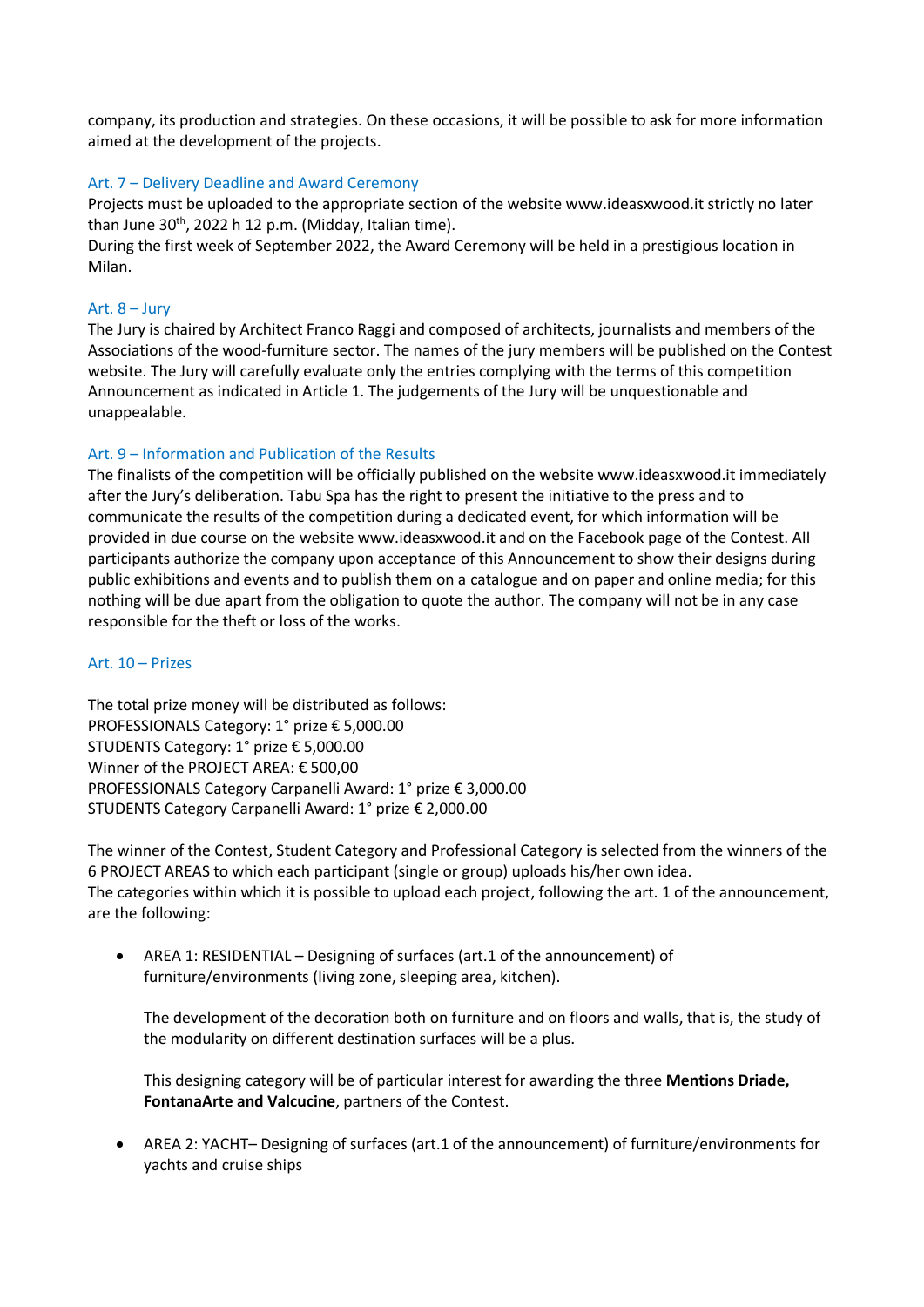- AREA 3: HO.RE.CA. Designing of surfaces (art.1 of the announcement) of HOSPITALITY furniture/ environments (hotellerie-restaurant-café). This designing category will be of particular interest for awarding the **MILANOCREA Mention**, partner of the Contest operating in particular in the contract sector.
- AREA 4: WELLNESS Designing of surfaces (art.1 of the announcement) of furniture/ environments for spas and resorts.
- AREA 5: RETAIL Designing of surfaces (art.1 of the announcement) for furniture and interiors of shops, boutiques, retails
- AREA 6: MOBILITY Designing of surfaces (art.1 of the announcement) for interiors of the automotive, aviation and high speed sectors

What follows will be a plus to reach the Mention:

- The use of colour palette, considered the soul of TABU company, wood dyeing, and considered the colour centrality in the 555 Collection, the largest collection in the world of natural dyed and multilaminar wood veneers organized in chromatic scale
- A transversal approach to the project as a synthesis of the sustainability values (FSC® forest certification), circularity and excellent use of the raw material [\(www.sustainability.tabu.it\)](http://www.sustainability.tabu.it/). The **FSC® Mentions** will be awarded for the works that have reserved a special attention to the values expressed by the FSC® Certification.

The Contest also includes:

- **IQD Magazine Special Award**: for the project featuring the best architectural vision, which will be awarded with the publication on the international architecture magazine and a one-year subscription to the magazine.
- **CARPANELLI Special Award** for furniture, objects or furnishing accessories to be created with the use of the Tabu surfaces from the Collections mentioned in Article 1 and available in the DOCUMENTS Area of the website www.ideasxwood.it.

The Announcement of the Carpanelli Special Award is available in the dedicated special section of the website www.ideasxwood.it.

All candidates are allowed to participate in the IDEASxWOOD Contest as per this Announcement and simultaneously in the Carpanelli Special Award, according to the dedicated Announcement.

In any case, Tabu reserves the right to produce prototypes of the projects of the competition and to eventually put them into production. In this case, the designers will be paid a royalty fee regulated by an agreement independent from this Competition Announcement.

#### Art. 11 – Rights and Ownership of the presented works

The authors will maintain the ownership of the presented works. The authors will grant the company the option to use the winning and mentioned projects for the duration of one year from the date of the Jury's deliberation. Within this period, the company will evaluate whether to put them into production and, in this case, the relationship with the designer will be regulated by a separated and specific contract between him/her and Tabu Spa. The company also undertakes not to modify in any way the presented works without the approval and authorization of the designer.

#### Art. 12 – Acceptance of the Competition Announcement

Participation in the Competition presupposes the total acceptance of this Announcement. In accordance with articles 13 and 15 of the GDPR 2016/679, the acquired personal data will be used solely for the purposes of this announcement and of the related reports. The parties are granted the right to access their